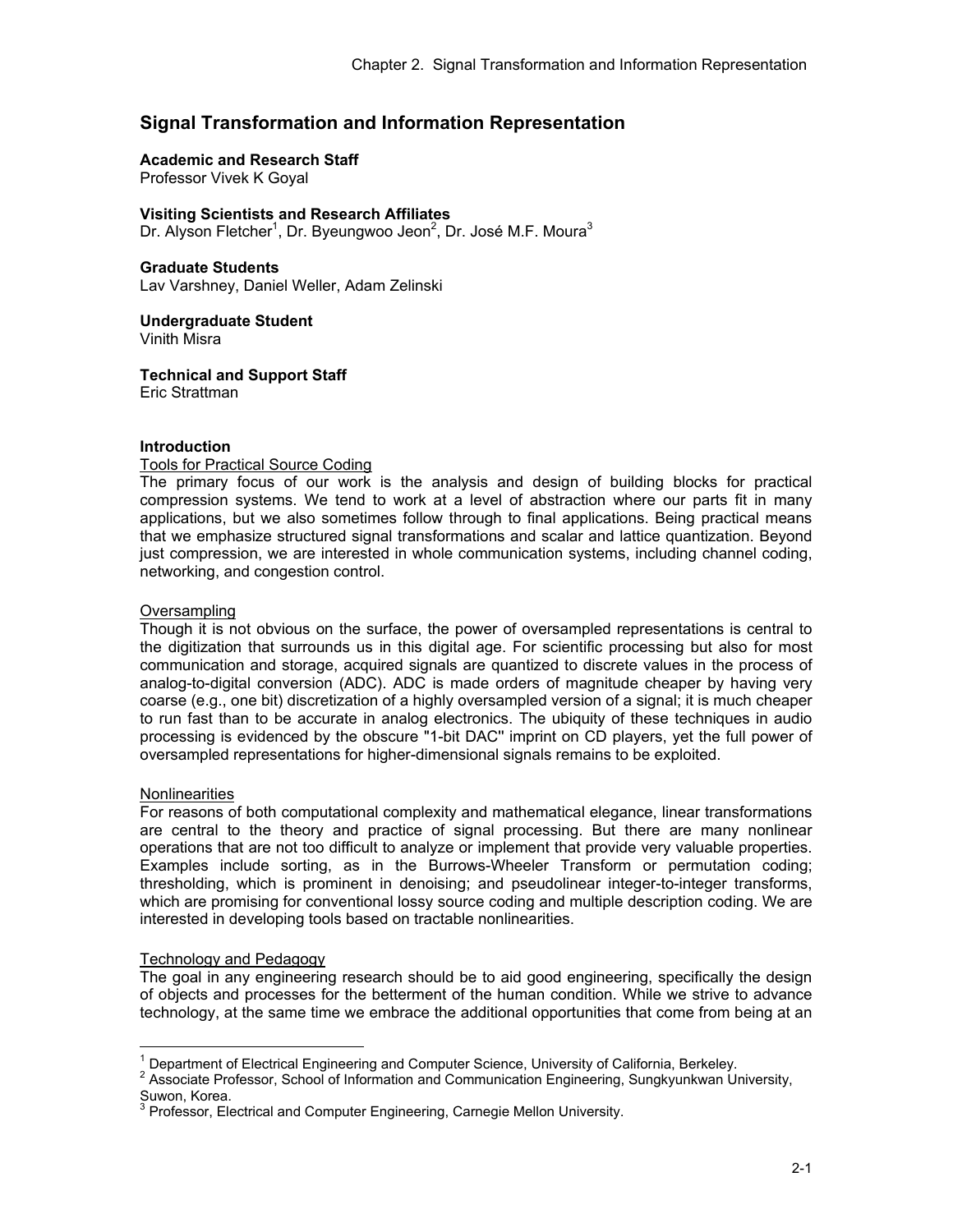educational institution. We make some of our contribution by illuminating topics we find important to non-specialists. And we take the time to work beyond the point of having mathematical proof to also have clear, intuitive, and visual demonstrations.

# **1. Functional Quantization**

#### **Sponsors**

NSF 05-579, Faculty Early Career Development (CAREER) Program Texas Instruments Leadership University Program

# **Project Staff**

Vinith Misra, Professor Vivek K. Goyal

Traditional lossy compression is performed with the goal of recreating source random variables. Functional compression, on the other hand, concentrates on recreating a function of the compressed variables. Our work approaches functional source coding from the perspective of high-rate quantization, with the goal of obtaining asymptotically optimal quantizer distortion.

With an eye towards data processing systems, we consider the scenario of separately quantizing N variables x1...xN to minimize distortion of a function f(x1...xN). We find that this separates into N 1 dimensional quantization problems, each of which can be easily solved. From this, it is shown that functional quantization always performs or outperforms naive quantization by a factor independent of the rate. For certain classes of functions, this factor grows with the number of samples. In the case of the median of N samples, naive quantization achieves a distortion constant with N, whereas the distortion from functional quantization falls with 1/N.

# **2. Performance of LDPC Codes Under Noisy Message-Passing Decoding**

# **Sponsors**

National Science Foundation Graduate Research Fellowship Program (NSF GRFP)

# **Project Staff**

Lav R. Varshney, Professor Rüdiger L. Urbanke, Professor İ. Emre Telatar

In traditional communication theory, it is assumed that error correcting codes may be decoded with algorithms that perform perfectly. Noise, however, provides a fundamental limit to computation systems just as it does to communication systems. In this work, we investigate the effect of noise in message-passing decoders for low-density parity-check codes. We observe that the concentration of the performance of the decoder around its average performance continues to hold when noise is introduced into message-passing. Given the concentration result, density evolution equations for a simple noisy message-passing decoder are derived. Analytic computation of thresholds shows that performance degrades smoothly as decoder noise increases. Decoding is robust to noise in the decoder.

# **3. Universal Coding of Unordered Data**

#### **Sponsors**

National Science Foundation Graduate Research Fellowship Program (NSF GRFP) Texas Instruments Leadership University Program.

# **Project Staff**

Lav R. Varshney, Professor Vivek K. Goyal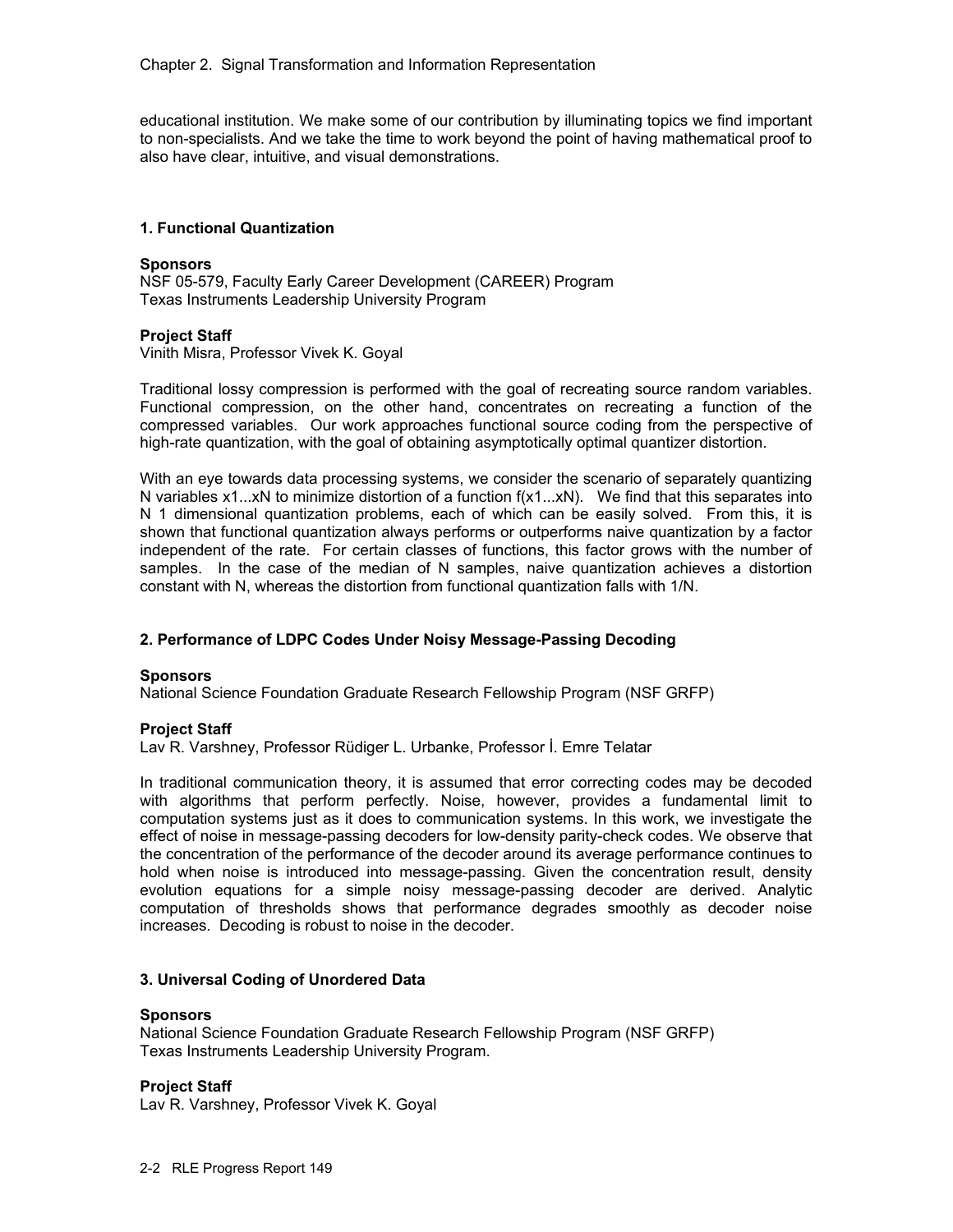There are several applications in information transfer and storage where the order of source letters is irrelevant at the destination. For these source-destination pairs, *multiset communication* rather than the more difficult task of *sequence communication* may be performed. In this work, we study universal multiset communication. For classes of countable-alphabet sources that meet Kieffer's condition for sequence communication, we present a scheme that universally achieves a rate of  $n + o(n)$  bits per multiset letter for multiset communication. We also define redundancy measures that are normalized by the logarithm of the multiset size rather than per multiset letter and show that these redundancy measures cannot be driven to zero for the class of finitealphabet memoryless multisets. This further implies that finite-alphabet memoryless multisets cannot be encoded universally with vanishing fractional redundancy. For continuous alphabet sources, we find lossy universal schemes that can drive redundancy to zero.

#### **4. Bandlimited Signal Estimation in the Presence of Timing Noise for Analog-to-Digital Converters.**

**Sponsors**  Analog Devices, Inc.

NEC Corporation

# **Project Staff**

Daniel Weller, Professor Vivek K. Goyal

The impact of timing noise, or "jitter", on limiting the throughput and design of analog-to-digital converters (ADCs) was studied, and the benefits of compensating for the jitter through digital post-processing were examined. Current methods to correct sampling errors due to jitter in the clock signal of ADCs, including correlation and linear estimation, were investigated. Non-linear iterative algorithms, including one based on the EM algorithm, were developed to approximate maximum-likelihood (ML) estimators of the signal parameters (i.e. the non-oversampled discrete values of the signal) and Bayes least-squares (BLS) estimators of the timing noise. Both block post-processing and iterative post-processing methods were examined. MATLAB was utilized to simulate and analyze the speed and performance of these algorithms for arbitrary bandlimited signals, with different levels of oversampling and varying quantities of additive noise and jitter. In addition, Cramer-Rao lower bounds on the covariance matrix of the estimators of the signal parameters were derived; these bounds were computed and evaluated for the two-parameter case with various levels of oversampling and different relative magnitudes of jitter and additive noise.

# **5. Sparsity-Enforced RF Pulse Design for Single-Channel and Multi-Channel Excitation Systems**

# **Sponsor**

National Defense Science and Engineering Graduate Fellowship (NDSEG)

# **Project Staff**

Adam Zelinski, Kawin Setsompop, Professor Vivek K. Goyal, Professor Elfar Adalsteinsson, Lawrence L. Wald (MGH, Harvard Medical School Radiology Department), Vijay Alagappan (MGH), and Borjan Gagoski.

A sparsity-enforcement algorithm that optimized the number, placement and weighting of spokes in k-space was designed. The framework extended from single- to multi-channel excitation systems and permitted the design of arbitrary slice-selective excitations, trading off target profile fidelity with pulse duration in a near-optimal manner. The utility and capabilities of this algorithm were demonstrated in the following experiments: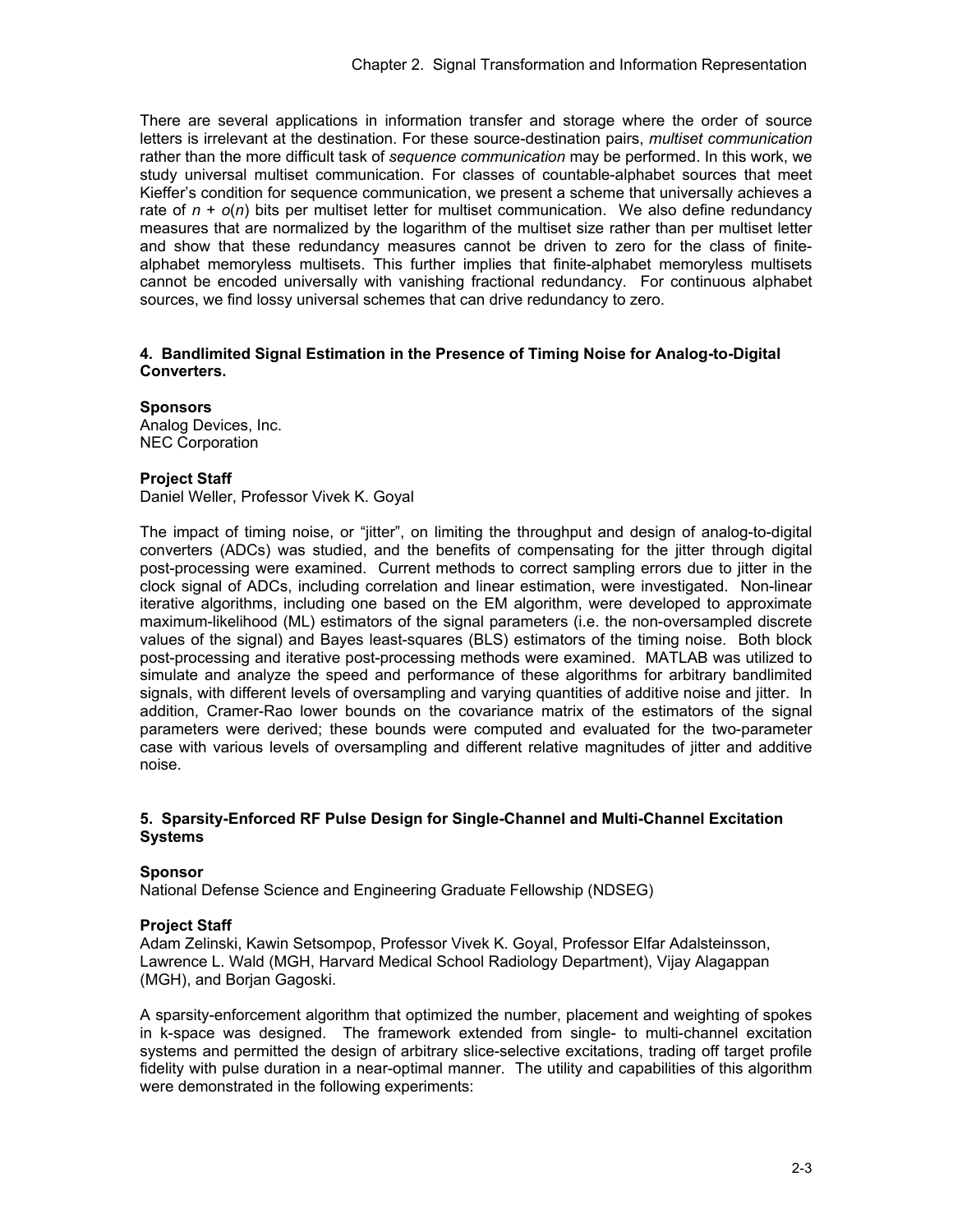In Vivo B1 Mitigation in the Human Brain at 7 Tesla. At high field strengths such as 7T, the presence of B1 inhomogeneity causes significant center brightening, contrast variation, and SNR uniformity throughout images. Standard slice-selective pulses fail to mitigate the inhomogeneity, making several large regions of collected images unacceptable for clinical analysis. Here, the sparsity-enforced algorithm was employed to produce a slice-selective, B1-mitigating excitation. In vivo experiments in the brain were performed, demonstrating that pulses designed with the proposed algorithm were capable of significant B1 mitigation, while at the same time having short pulse durations and essentially the same peak voltage and SAR of standard slice-selective pulses. Figure 1 below illustrates the benefits of applying the sparsity-enforced pulses: from left to right, various amounts of non-uniformity are removed, and the right-most image shows nearly complete mitigation of B1-effects. Figure 2 is representative of the typical design flow for generating such pulses.



**Figure 1** 



**Figure 2** 

Parallel RF Excitation Pulse Design. The sparsity-enforcement algorithm was used to generate spatially-selective, phase-encoded excitations in an oil phantom placed within an 8-channel excitation system on a 3T human scanner. These experiments showed that for approximately the same pulse duration, the sparsity-enforcing spoke placement algorithm led to higher-fidelity excitations than the conventional Fourier-based spoke-placement technique.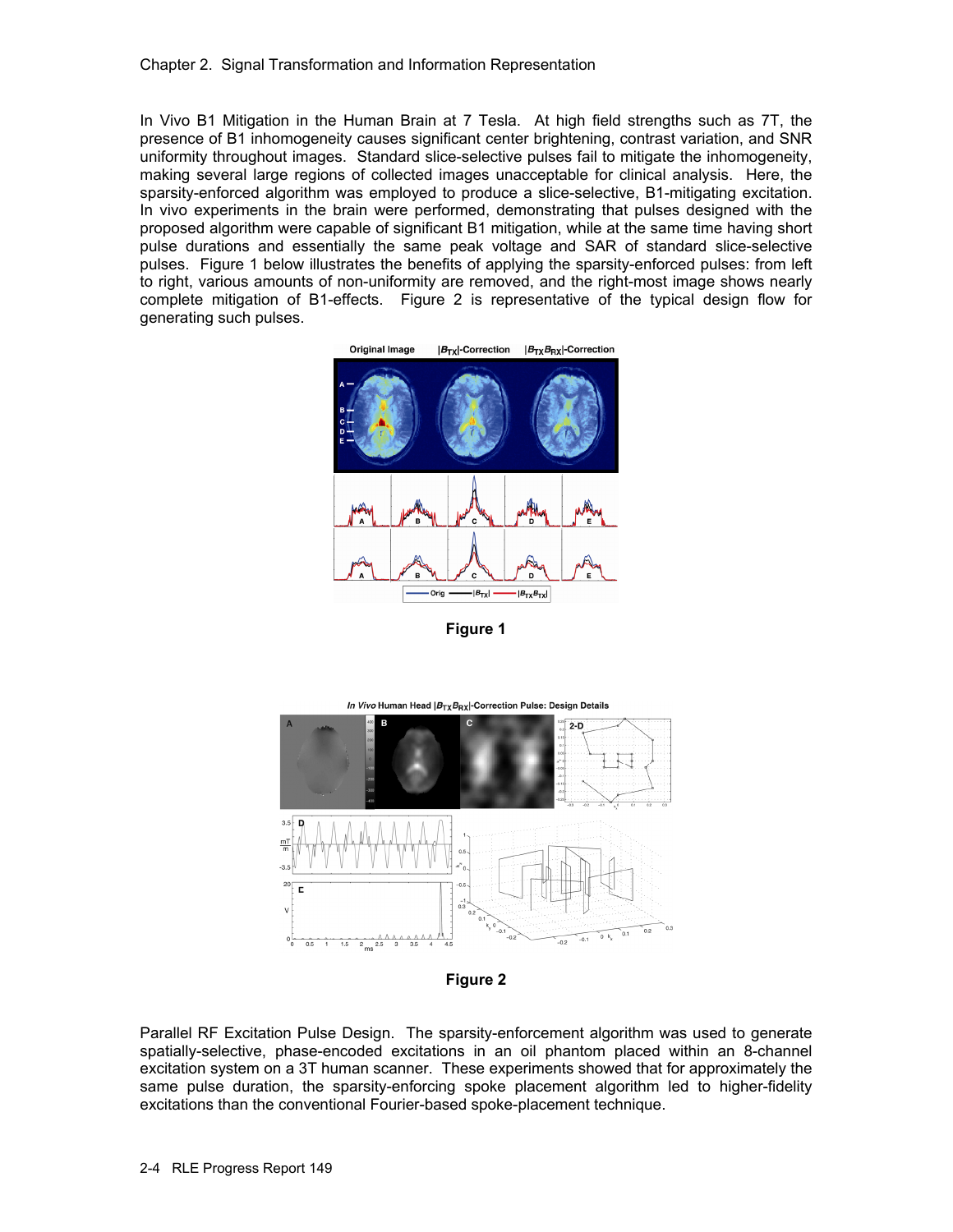# **6. Analysis of 3 Algorithms for Solving Linearized Systems of Parallel RF Excitation Equations**

# **Sponsor**

National Defense Science and Engineering Graduate Fellowship (NDSEG).

# **Project Staff**

Adam Zelinski, Kawin Setsompop, Professor Vivek K. Goyal, Professor Elfar Adalsteinsson, Lawrence L. Wald (MGH, Harvard Medical School Radiology Department), Vijay Alagappan (MGH), and Borjan Gagoski.

Three RF waveform design algorithms for calculating accelerated spatially-tailored excitations for parallel excitation systems were studied in detail. The traditional singular value decomposition (SVD) method was compared to Least Squares QR (LSQR) and Conjugate Gradient Least Squares (CGLS), two large system solvers with desirable numerical properties and fast runtimes. For k-space trajectory acceleration factors greater than one, experiments conducted on an 8 channel parallel TX array on a 3T Siemens Magnetom TRIO scanner showed that waveforms designed by LSQR and CGLS resulted in excitations with lower artifact levels and had lower peak and root-mean-square (RMS) voltages than those of the SVD-based method, which means that for the less energy deposition in a subject, a higher quality excitation may be conducted, with the performance increase coming solely from the pulse generation algorithm.

# **Publications**

# **Journal Articles, Published**

L. R. Varshney, P. J. Sjöström, and D. B. Chklovskii, "Optimal Information Storage in Noisy Synapses under Resource Constraints," *Neuron*, vol. 52, no. 3, pp. 409-423, Nov. 2006.

# **Journal Articles, Accepted**

A. C. Zelinski, L. L. Wald, K. Setsompop, V. Alagappan, B. A. Gagoski, F. Hebrank, U. Fontius, F. Schmitt, and E. Adalsteinsson, "Comparison of 3 Algorithms for Solving Linearized Systems of Parallel Excitation RF Waveform Design Equations: Experiments on an 8-Channel System at 3T," *Concepts in Magnetic Resonance, Part B: Magnetic Resonance Engineering* forthcoming.

V. Alagappan, J. Nistler, E. Adalsteinsson, K. Setsompop, U. Fontius, A. C. Zelinski, M. Vester, G. C. Wiggins, F. Hebrank, F. Schmitt, and L. L. Wald, "A Degenerate Mode Band-Pass Birdcage for Accelerated Parallel Excitation," *Magnetic Resonance in Medicine* forthcoming.

# **Journal Articles, Submitted**

A. C. Zelinski, K. Setsompop, V. Alagappan, V. K Goyal, L. L. Wald, and E. Adalsteinsson, "Fast Slice-Selective RF Excitation Pulse for Mitigating in Vivo B1 Inhomogeneity in the Brain at 7T," submitted to *Magnetic Resonance in Medicine*.

K. Setsompop, A. C. Zelinski, V. Alagappan, J. Fontius, F. Hebrank, F. Schmitt, L. L. Wald, and E. Adalsteinsson, "High-flip Angle Slice-Selective Parallel RF Excitation with 8 Channels at 3 Tesla," submitted to *Magnetic Resonance in Medicine*.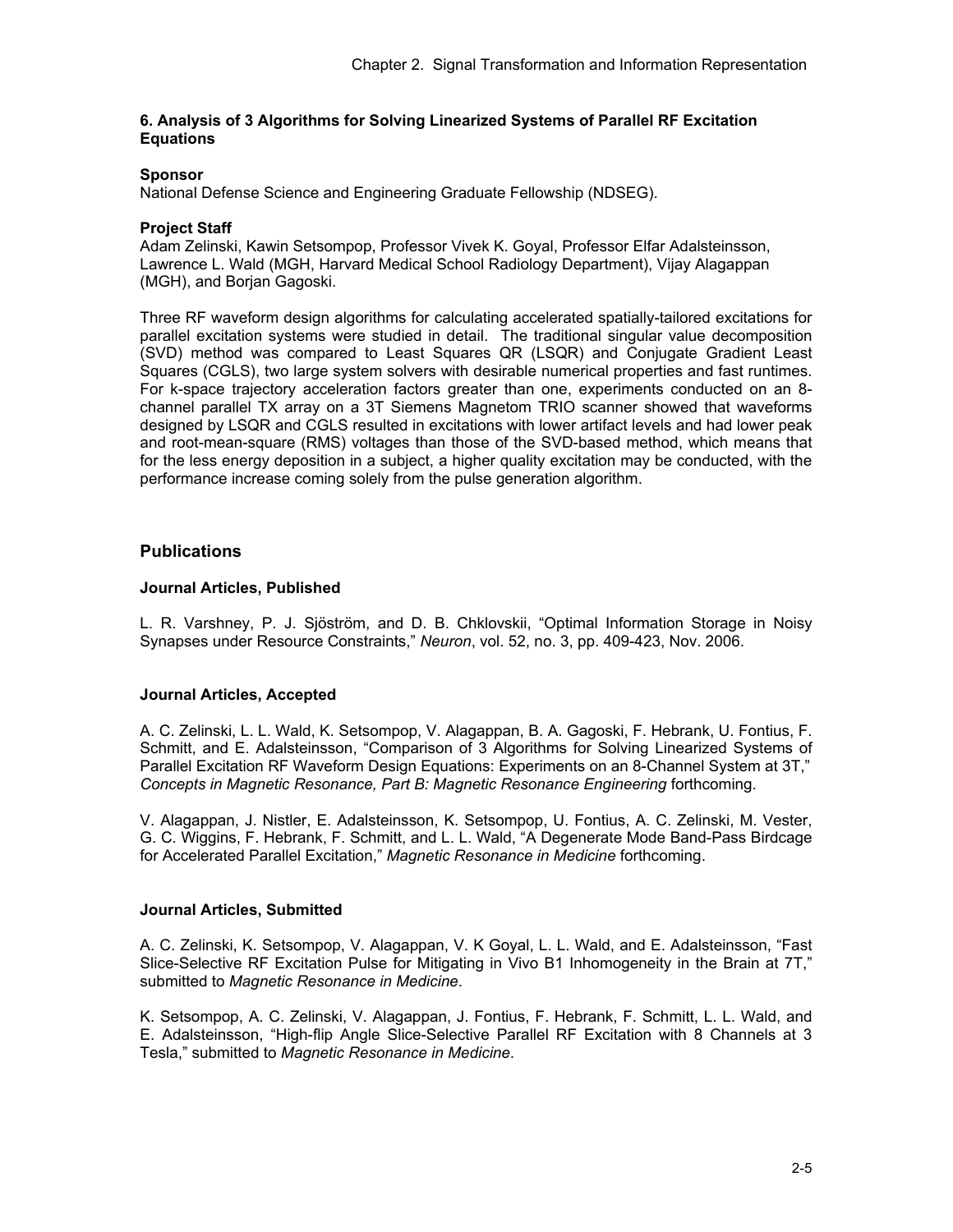# **Conference Papers, Published**

L. R. Varshney and V. K Goyal, "On Universal Coding of Unordered Data," *Proc. 2007 Workshop Inform. Theory & Its Applications*, La Jolla, California, January 29 – February 2, 2007.

A. C. Zelinski, L. L. Wald, K. Setsompop, V. Alagappan, B. A. Gagoski, F. Hebrank, U. Fontius, F. Schmitt, and E. Adalsteinsson, "RF Pulse Design Methods for Reduction of Image Artifacts in Parallel Excitation: Comparison of 3 Techniques on a 3T Parallel Excitation System with 8 Channels," *Proc. International Society for Magnetic Resonance in Medicine (ISMRM)*, Berlin, Germany, May 19 – 25, 2007.

A. C. Zelinski, K. Setsompop, V. Alagappan, B. A. Gagoski, L. M. Angelone, G. Bonmassar, U. Fontius, F. Schmitt, E. Adalsteinsson, and L. L. Wald, "Pulse Design Methods for Reduction of Specific Absorption Rate in Parallel Excitation," *Proc. International Society for Magnetic Resonance in Medicine (ISMRM)*, Berlin, Germany, May 19 – 25, 2007. 2007

A. C. Zelinski, K. Setsompop, V. K Goyal, V. Alagappan, U. Fontius, F. Schmitt, L. L. Wald, and E. Adalsteinsson, "Designing Fast 3-D RF Excitations by Optimizing the Number, Placement and Weighting of Spokes in k-Space via a Sparsity-Enforcement Algorithm," *Proc. International Society for Magnetic Resonance in Medicine (ISMRM)*, Berlin, Germany, May 19 – 25, 2007.

A. C. Zelinski, V. K Goyal, L. Angelone, G. Bonmassar, L. L. Wald, and E. Adalsteinsson, "Designing RF Pulses with Optimal Specific Absorption Rate (SAR) Characteristics and Exploring Excitation Fidelity, SAR and Pulse Duration Tradeoffs," *Proc. International Society for Magnetic Resonance in Medicine (ISMRM)*, Berlin, Germany, May 19 – 25, 2007.

K. Setsompop, A. C. Zelinski, V. Alagappan, J. Nistler, U. Fontius, F. Hebrank, F. Schmitt, L. L. Wald, and E. Adalsteinsson, "In Vivo Parallel RF Excitation with B<sub>0</sub> Correction," *Proc. International Society for Magnetic Resonance in Medicine (ISMRM)*, Berlin, Germany, May 19 – 25, 2007.

K. Setsompop, A. C. Zelinski, V. K Goyal, L. L. Wald, and E. Adalsteinsson, "Sparse Spokes Slice-Selective Design for B<sub>1</sub> Inhomogeneity Correction at 7T," *Proc. International Society for Magnetic Resonance in Medicine (ISMRM)*, Berlin, Germany, May 19 – 25, 2007.

K. Setsompop, A. C. Zelinski, V. Alagappan, U. Fontius, F. Hebrank, F. Schmitt, L. L. Wald, and E. Adalsteinsson, "High Flip Angle Slice Selective Parallel RF Excitation on an 8-Channel System at 3T," *Proc. International Society for Magnetic Resonance in Medicine (ISMRM)*, Berlin, Germany, May 19 – 25, 2007. 2007

V. Alagappan, E. Adalsteinsson, K. Setsompop, U. Fontius, A. C. Zelinski, G. C. Wiggins, F. Hebrank, F. Schmitt, and L. L. Wald, "Comparison of Three Transmit Arrays for Parallel Transmit," *Proc. International Society for Magnetic Resonance in Medicine (ISMRM)*, Berlin, Germany, May 19 – 25, 2007.

V. Alagappan, J. Nistler, E. Adalsteinsson, K. Setsompop, U. Fontius, A. C. Zelinski, M. Vester, G. C. Wiggins, F. Hebrank, W. Renz, F. Schmitt, and L. L. Wald, "A Degenerate Birdcage Coil for Parallel Excitation," *Proc. International Society for Magnetic Resonance in Medicine (ISMRM)*, Berlin, Germany, May 19 – 25, 2007.

# **Conference Papers, to be Published**

L. R. Varshney and D. B. Chklovskii, "On Optimal Information Storage in Synapses," *Proc. 2007 IEEE Inform. Theory Workshop*, Lake Tahoe, California, September 2-6, 2007.